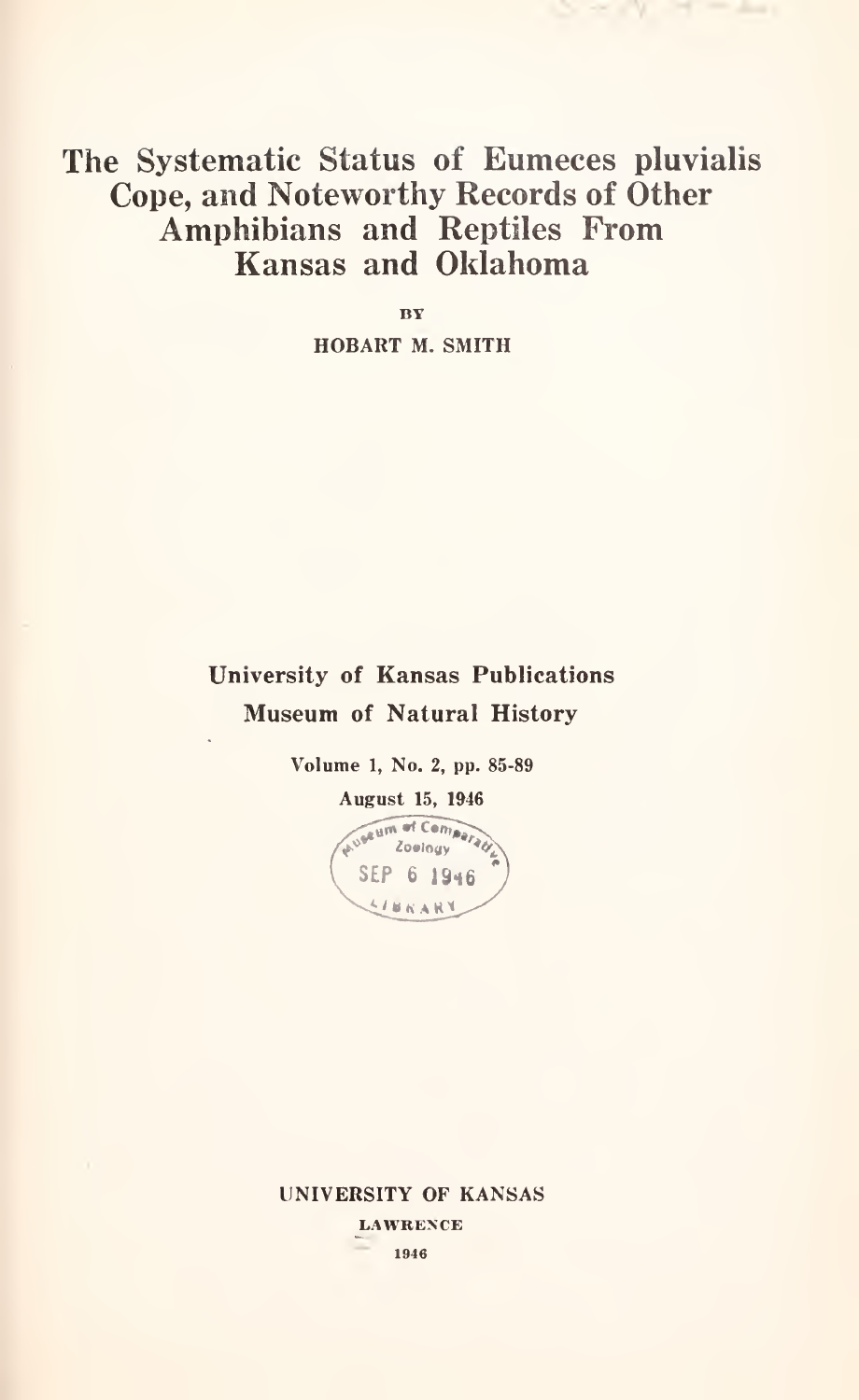University of Kansas Publications, Museum of Natural History Editors: E. Raymond Hall, Chairman, Donald S.Farner, Donald F. Hoffmeister Volume 1, No. 2, pp. 85-89 Published August 15, 1946

> University of Kansas Lawrence, Kansas

PRINTED BY FERD VOILAND. JR. .STATE PRINTER TOPEKA. KANSAS 1946

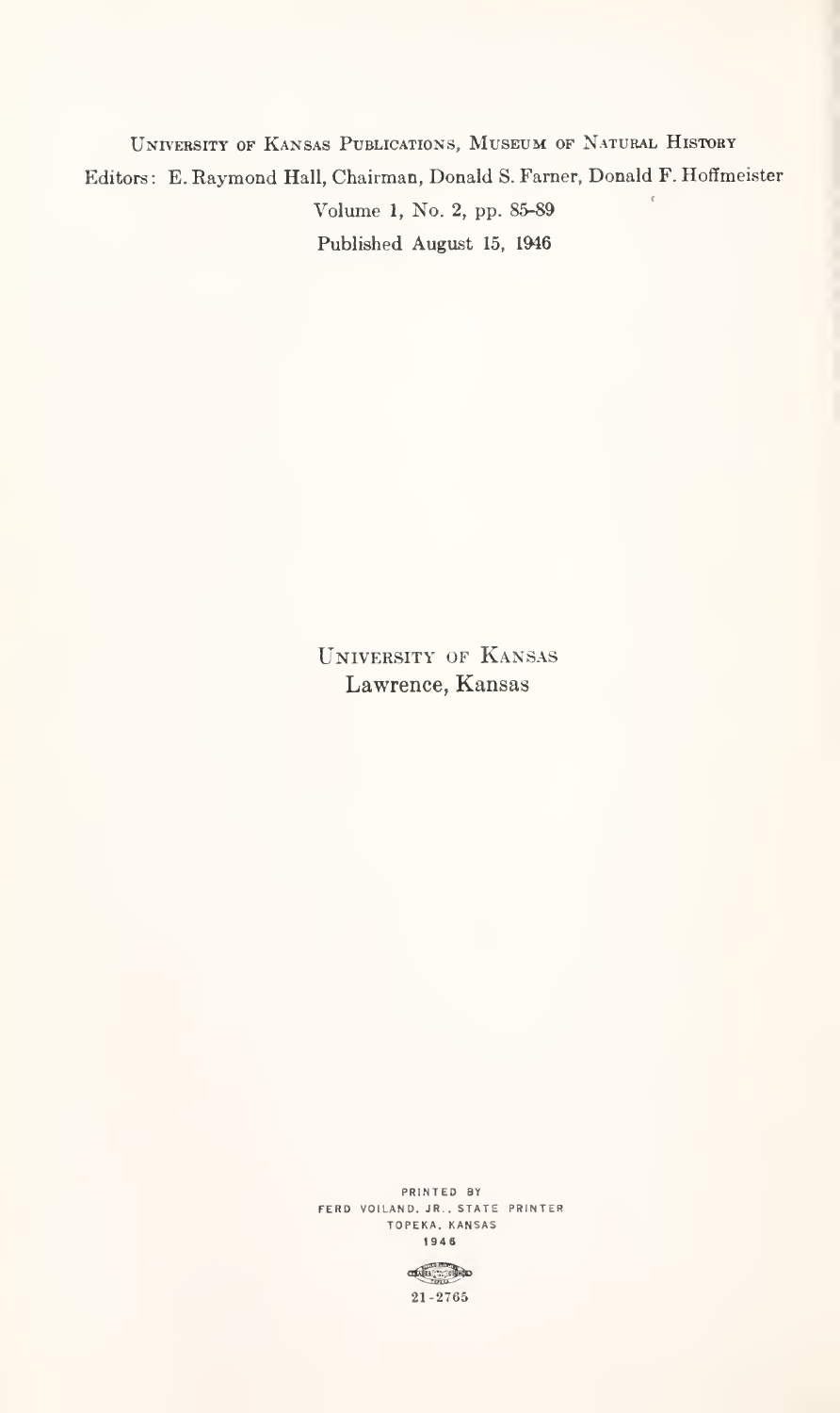gO,SS3



The Systematic Status of Eumeces pluvialis Cope, and Noteworthy Records of Other Amphibians and Reptiles from Kansas and Oklahoma

By

#### HOBART M. SMITH

A number of noteworthy items have come to attention in the course of <sup>a</sup> survey of material for <sup>a</sup> handbook on the herpetology of Kansas. Some of the items, which follow, can be recorded here more appropriately than in the handbook.

### Eumeces anthracinus pluvialis Cope

Recent material in addition to information presented in Taylor's monograph of Eumeces (Univ. Kansas Sci. Bull, 23, 1935) re veals that Eumeces anthracinus iscomposed of three geographically distinct populations: One occurs from western New York to northern Georgia, and west to Kentucky, in the Appalachian uplands or northward of them; <sup>a</sup> second centers about the Ozark uplands but extends into northwestern Louisiana, eastern Texas, central Okla homa, eastern Kansas, and nearly as far east as the Mississippi river in northern Arkansas and southern Missouri; the third population occurs in extreme southern Alabama and Mississippi.

These populations differ in at least the color of the young. Speci mens from the eastern area are marked at birth like the adults ; those from the western area are black at birth and develop stripes as they grow older; unfortunately young specimens from the southern area are not known.

Obviously at least two races are involved, the eastern and the western. Whether the southern population belongs to one of these races or is distinct is unknown. Until this point is settled the name for the western race will remain in doubt. The eastern race is the typical one, Eumeces a. anthracinus (Baird) (Journ. Acad. Nat. Sci. Phila., <sup>1</sup> (ser. 2) :294, 1850; type locality North Mountain, Carlisle. Pennsylvania). The southern population has been named pluvialis by Cope (Ann. Rept. U. S. Nat. Mus., 74:663-664, 1900; type lo cality Mobile, Alabama). Unfortunately no name is available for the western population. It may either be called Eumeces anthracinus pluvialis, or be given a new name, according to the ultimate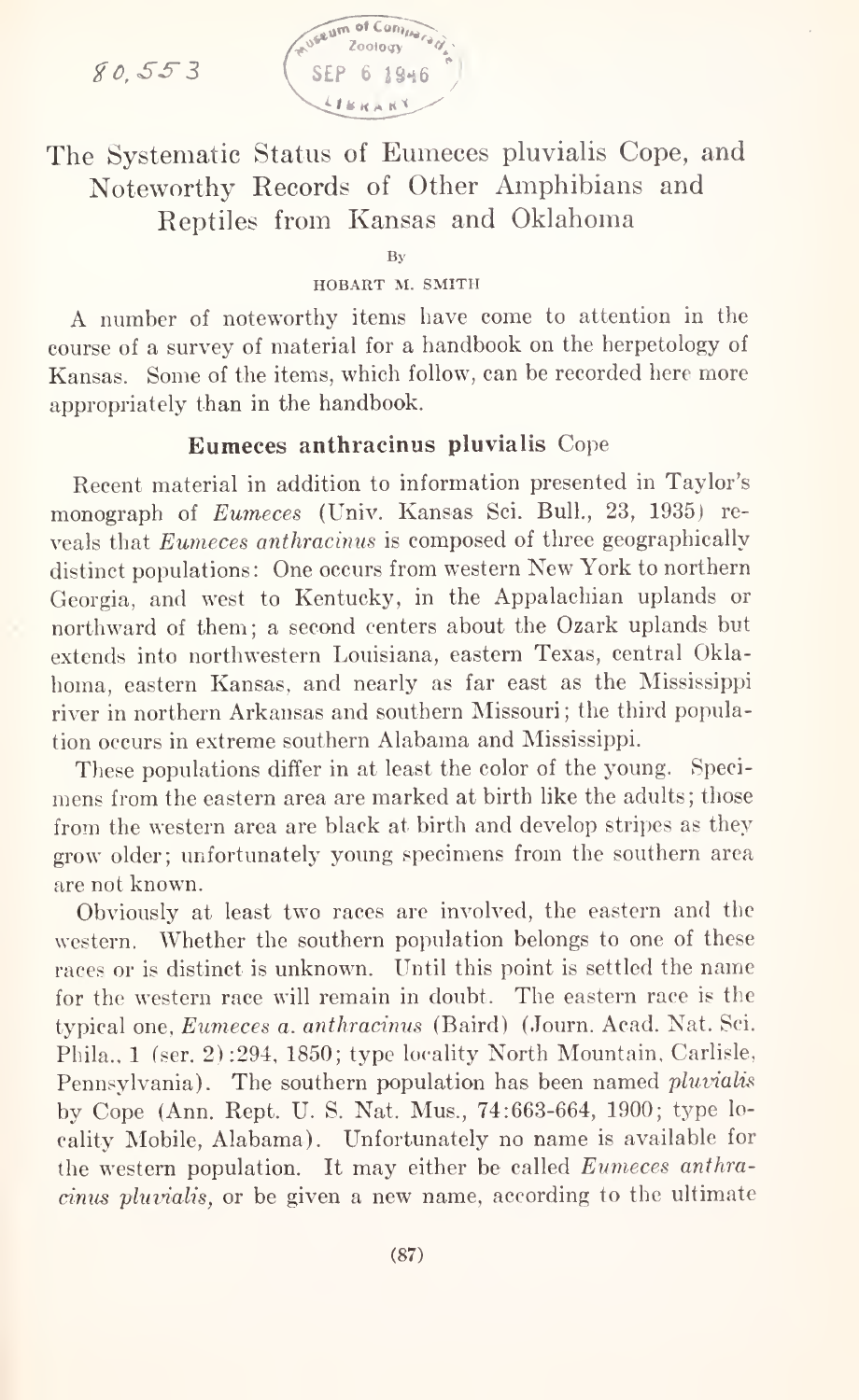decision on its consubspecificity with the southern population. <sup>I</sup> suggest retention of the name pluvialis at least until <sup>a</sup> more careful study indicates the necessity of further change.

#### Eurycea lucifuga (Rafinesque)

On October 21, 1945, E. W. Jameson, Jr., discovered <sup>a</sup> specimen of this species in a small cave situated in a park  $1\frac{1}{4}$  miles south of Galena, Cherokee County, Kansas, on the north side of Shoal Creek, NW  $\frac{1}{4}$  of Sec. 35, T. 35 S., R. 25 E. Later the same day Claude W. Hibbard and <sup>I</sup> returned to the same cave, and with the help of Jameson found two more specimens. All were found under stones in the twilight zone. Exploration of deeper recesses of the cave was impossible because the larger entrances to them had been closed off with cement to prevent children from entering. No water was run ning from the cave at the time we were there, although there was visible evidence of a previous heavy flow of water, probably in times of heavy and prolonged rains. The only other salamanders found in the limited area available for exploration belonged to Eurycea longicauda melanopleura (Cope), <sup>a</sup> form considerably more abun dant in the cave than E. lucituga.

This constitutes the first published record of the occurrence of E. lucifuga in Kansas. Previous records from Arkansas, Missouri and Oklahoma, as well as a sight record by Taylor (Smith, Amer. Midi. Nat., 15:382-383, 1934) have indicated its probable occur rence in Kansas.

The largest specimen obtained is an adult male measuring  $166$  mm. in total length; it exceeds by <sup>2</sup> mm. the maximum previously known. The pattern and other characters of all specimens appear typical. The specimens are in the Museum of Natural History of the University of Kansas.

### Hyla crucifer crucifer Wied

In 1943 Bragg (Great Basin Nat., 4:67, 1943) stated that  $Hula$ crucifer crucifer has been recorded with certainty from only one county in Oklahoma, McCurtain County in the extreme southeastern part of the state. Reports of their call being heard in Le Flore County, immediately north of McCurtain County had also been transmitted to him.

In Kansas the species is still known only from the northern half of the extreme eastern part of the state (Smith, Amer. Midi. Nat.,